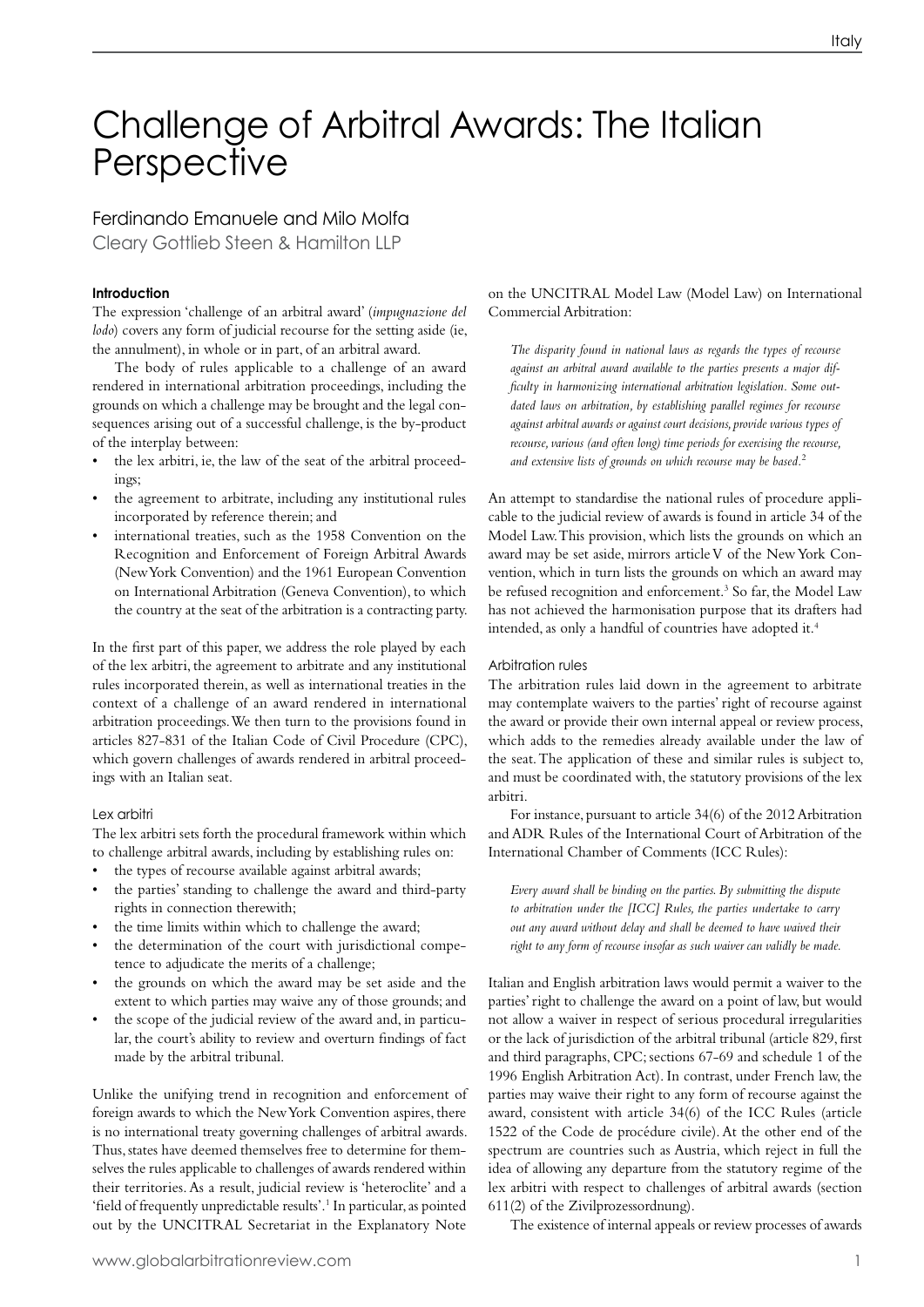contemplated by the arbitration rules of certain arbitral institutions constitutes another important illustration of the role played by arbitration rules with respect to challenges of arbitral awards.

Thus, for instance, the arbitration rules of trade associations like the Grain and Feed Trade Association (GAFTA) contemplate an internal review process of the first tier award by a board of appeal, whose decision replaces that of the arbitral tribunal (article 12.6 of the 2012 GAFTA Arbitration Rules). In this and similar cases, the lex arbitri would typically provide that no judicial recourse against the first tier award be allowed until exhaustion of the internal appeal or review process.

A rather peculiar system of internal appeals, which does not contemplate any form of state intervention and is thus completely independent of the lex arbitri, is established by the 2006 Rules of Procedure forArbitration Proceedings of the International Centre for the Settlement of Investment Disputes (ICSID Rules) and the Convention on the Settlement of Investment Disputes between States and Nationals of Other States (ICSID Convention). Specifically, pursuant to article 50(1) of the ICSID Rules, an application for the annulment of an ICSID award based on one of the grounds listed in article 52(1) of the ICSID Convention must be addressed to the ICSID secretary general. On receipt of the application, the chairman of the ICSID Administrative Council 'shall forthwith appoint from the Panel of Arbitrators an ad hoc Committee of three persons' to act as an appellate body (article 52(3) of the ICSID Convention). If the award is annulled, at the request of either party, the dispute is submitted to a new ICSID arbitral (article 52(6) of the ICSID Convention).

#### International treaties

One of the reasons that international arbitration has become the ordinary means for resolving international commercial disputes is the relative ease with which arbitral awards rendered in one foreign country can be recognised and enforced in another country under the umbrella of the New York Convention.<sup>5</sup>

However, the NewYork Convention allows contracting states to refuse recognition and enforcement of an arbitral award that has been set aside by a court at the seat of the arbitration or under whose law the award was made. Specifically, pursuant to article V(1)(e) of the NewYork Convention:

*Recognition and enforcement of the award may be refused, at the request of the party against whom it is invoked, only if that party furnishes to the competent authority where the recognition and enforcement is sought, proof that: [...] (e) The award [...] has been set aside or suspended by a competent authority of the country in which, or under the law of which, that award was made.*

This provision has been criticised by a number of leading international arbitration scholars, as it does not restrict the grounds on which an award may be set aside, and could thus be invoked to prevent – in any contracting state – the recognition and enforcement of an award rendered in violation of any local requirement set forth in the lex arbitri, which undermines the free circulation of foreign awards.As a former secretary general of the ICC put it, articleV(1)(e) constitutes a:

*rock-solid rampart against the true internationalisation of arbitration, because in the award's country of origin all means of recourse and all grounds of nullity applicable to purely domestic awards may be used to oppose recognition abroad.*<sup>6</sup>

The Geneva Convention – which has been adopted by 31 countries, including Italy, a number of member states of the European Union, the Russian Federation and several Eastern European countries – addresses, at least in part, this issue.

Article IX(1) of the Geneva Convention lists the grounds on which it is possible to set aside an award, which would also justify a contracting state's refusal to recognise and enforce it, as follows:

- invalidity of the agreement to arbitrate;
- a due process violation;
- exercise of authority by the arbitral tribunal in excess of its jurisdiction; or
- an irregularity in the composition of the arbitral tribunal or in the conduct of the proceedings.

Critically, article IX(2) of the Geneva Convention provides that:

*In relations between Contracting States that are also parties to the New York Convention on the Recognition and Enforcement of Foreign Arbitral Awards of 10th June 1958, paragraph 1 of this Article limits the application of Article V(1)(e) of the New York Convention solely to the cases of setting aside set out under paragraph 1 above.*<sup>7</sup>

#### **Challenges of awards in arbitral proceedings with an Italian seat**

Italian law contemplates three forms of recourse against arbitral awards (article 827, first paragraph, CPC):

- a challenge for the annulment of the award *(impugnazione del lodo per nullità*), which is the ordinary form of recourse available to the parties for the setting aside of an award (articles 828-830 CPC);
- a challenge for the revocation of the award (*impugnazione del lodo per revocazione*), which is a form of recourse that is available to the parties for the setting aside of an award rendered:
	- in proceedings where there has been fraud, collusion or corruption by one member of the arbitral tribunal or one of the parties;
	- on the basis of forged evidence; or
- where a party has been unable to proffer decisive evidence in the arbitral proceedings, either because the other party has concealed it or because the evidence was not available due to force majeur (articles 831, first and second paragraphs, and 395, Nos. 1-3 and 6, CPC); and
- a third-party challenge of the award (*impugnazione del lodo per opposizione di terzo*), which is a form of recourse that is available to third parties for the setting aside of an award that jeopardises their rights (articles 831, paragraph 3, and 404 CPC).

Recourse against awards rendered in Italy must be brought before the appellate court of the district at the seat of the arbitration agreed upon by the parties (articles 828, first paragraph, and 831, third paragraph,CPC), including by reference to any institutional arbitration rules. If the parties have agreed that the seat of the arbitration is Italy, but have failed to identify the specific location of the seat (eg, Rome or Milan), the default rule in the CPC is that it should be for the arbitral tribunal to specify this location, failing which the seat would be at the place of execution of the agreement to arbitrate. If this place is outside Italy, the seat will be Rome (article 816 CPC).

The awards that are subject to challenge are only those that finally dispose of  $-$  in whole or in part  $-$  the subject matter of the dispute (article 827, second paragraph, CPC). For instance,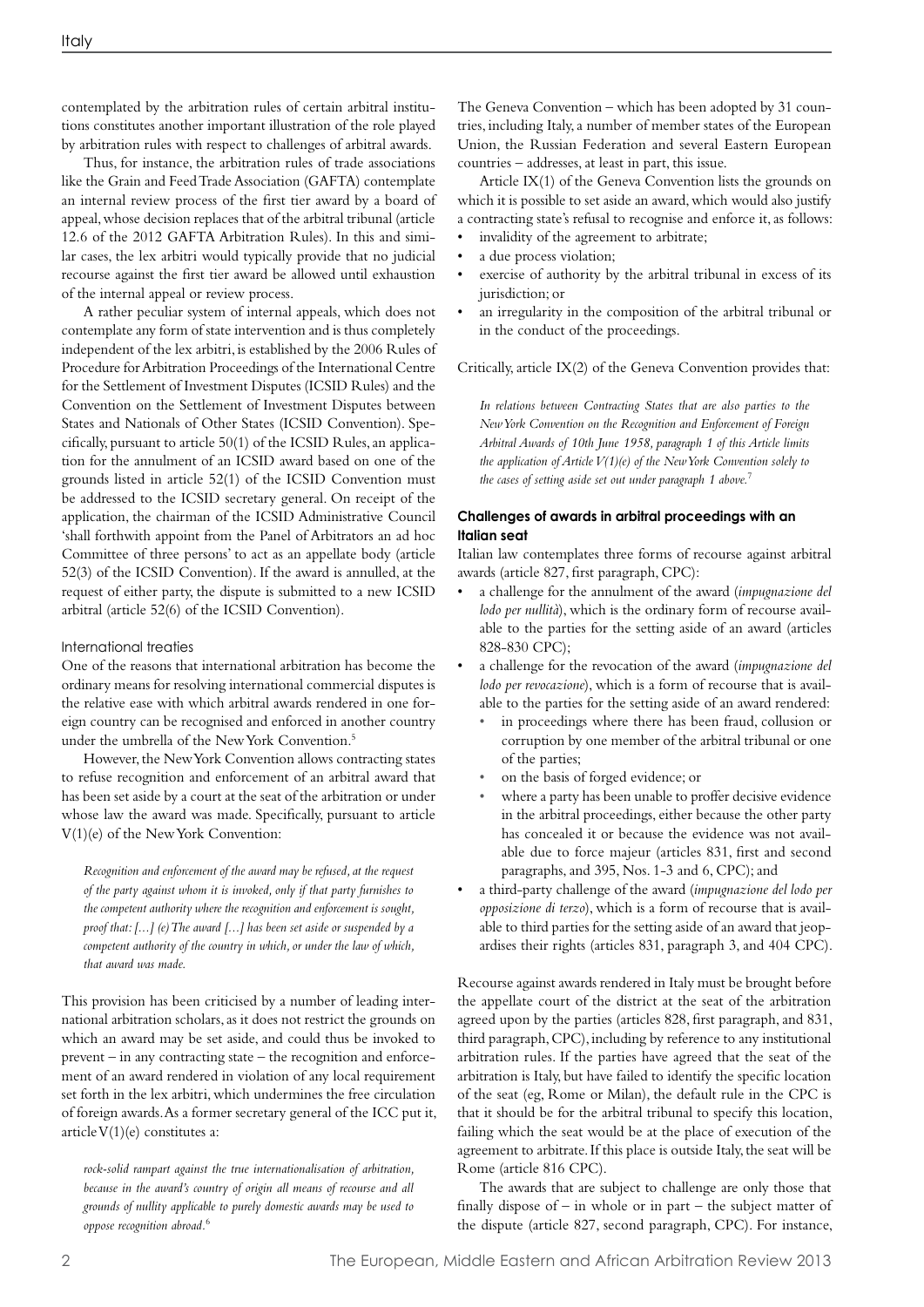an award holding a respondent liable in contract finally disposes of the liability issue in the proceedings and is thus subject to immediate challenge, even if the tribunal has not yet made a determination on the quantum debeatur.<sup>8</sup> Conversely, interim awards deciding one or more issues that have arisen in the arbitral proceedings, but which do not adjudicate the dispute, may only be challenged jointly with the award that finally adjudicates the dispute. An example would be awards deciding applicable law issues or ordering conservatory or other interim measures. Other instances include jurisdictional and statute of limitations issues, which do not finally dispose of the proceedings (ie, because the tribunal has affirmed its jurisdictional competence or has dismissed the statute of limitations objection raised by the respondent).

Before judicially challenging an arbitral award, the parties must exhaust all other available recourses, including:

- for the correction of the award, which is a remedy that allows the arbitral tribunal to correct clerical or computational errors or omissions in the award (articles 826 and 828, third paragraph, CPC);and
- any available process of appeal or review possibly set forth in the applicable arbitration rules (as discussed above).

#### Annulment

#### *Time limits*

Pursuant to article 828 CPC, a challenge for the annulment of an award must be brought:

- within 90 days from the date on which notification of the award was made to the party bringing the challenge, which has to comply with the rules for service of claims in judicial proceedings. The notification of the award made by the arbitral tribunal or by the institution administering the proceedings would not trigger the running of this 90-day time limit;<sup>9</sup> or
- within one year from the date of rendition of the award by the arbitral tribunal.

#### *Grounds*

A challenge for the annulment of the award may be brought on the following grounds:

- procedural violation;
- error of law; or
- breach of public policy.

#### *Procedural violation*

Pursuant to article 829, second paragraph, CPC, an award may be challenged for procedural violations only insofar as the party bringing the challenge has not itself caused the ground for challenge to arise. Accordingly, where a party has failed to raise the complained-of procedural violation in the arbitral proceedings, the alleged violation may not subsequently be used as a ground for annulment.

Article 829, first paragraph, CPC lists the procedural violations which may give rise to a challenge, as follows:

- invalidity of the agreement to arbitrate;
- appointment of the arbitrators in breach of Italian law;
- rendition of the award by a person who could not have been appointed as an arbitrator (eg, a minor);
- the award deals with matters that are not arbitrable or that are not contemplated by, or do not fall within the scope of, the agreement to arbitrate;
- the award omits the reasons on which it is based, the determination of the relief which it purports to grant, or the arbitrators' signatures;
- rendition of an award after the expiration of the time limits within which it should have been rendered, for example, pursuant to article 820 CPC (ie, 240 days from constitution of the arbitral tribunal) or other applicable rules, provided that, before the rendition of the award, the party bringing the challenge notifies the other party and the arbitrators of its intention to challenge the award on this specific ground;
- non-compliance with the requirements for the conduct of the arbitration agreed by the parties, provided that these requirements have been set forth under express sanction of annulment and have not been otherwise waived in the proceedings;
- the award conflicts with a previous award or judgment which is binding on the same parties, provided that such award or judgment has been exhibited in the arbitral proceedings;
- a violation of due process (eg, the aggrieved party was not given proper notice of the appointment of the arbitral tribunal or of the commencement of the proceedings, or was not otherwise afforded the opportunity to present its case);
- the award does not decide the merits of the dispute;
- the award contains contradictory findings; or
- the award does not address the parties' claims which are within the scope of the agreement to arbitrate.

None of the foregoing grounds for challenge may be preventively waived by the parties (article 829, first paragraph, CPC).

#### *Error of law*

Pursuant to article 829, third paragraph, CPC, it is not possible to challenge an arbitral award based on an error of law, unless:

- the parties have agreed otherwise;
- the error of law relates to a mandatory provision of Italian law (ie, a statutory provisions from which the parties may not depart; *norma imperativa*) or results in a breach of public policy (discussed below);
- the arbitral proceedings relate to a labour law dispute; or
- the error of law relates to the determination of a preliminary issue in a matter which is not arbitrable (eg, a matter concerning the status of individuals).

Even in the few instances in which a challenge for error of law is allowed, Italian courts will not revisit the findings of fact made by the arbitral tribunal.<sup>10</sup>

#### *Breach of public policy*

An award may be challenged based on a breach of public policy (article 829, third paragraph, CPC). Although Italian law provides no guidance on this subject in the context of a challenge to an arbitral award, there seems to be consensus among Italian scholars that:

- Italian courts are allowed to determine ex officio whether or not an arbitral award has been rendered in breach of public policy;
- a breach of public policy refers to a breach of a legal principle of the jurisdiction whose substantive law governs the dispute. By contrast, a breach of the procedural rules governing the arbitration might give rise to a challenge based on a due process violation pursuant to article 829, second paragraph, No.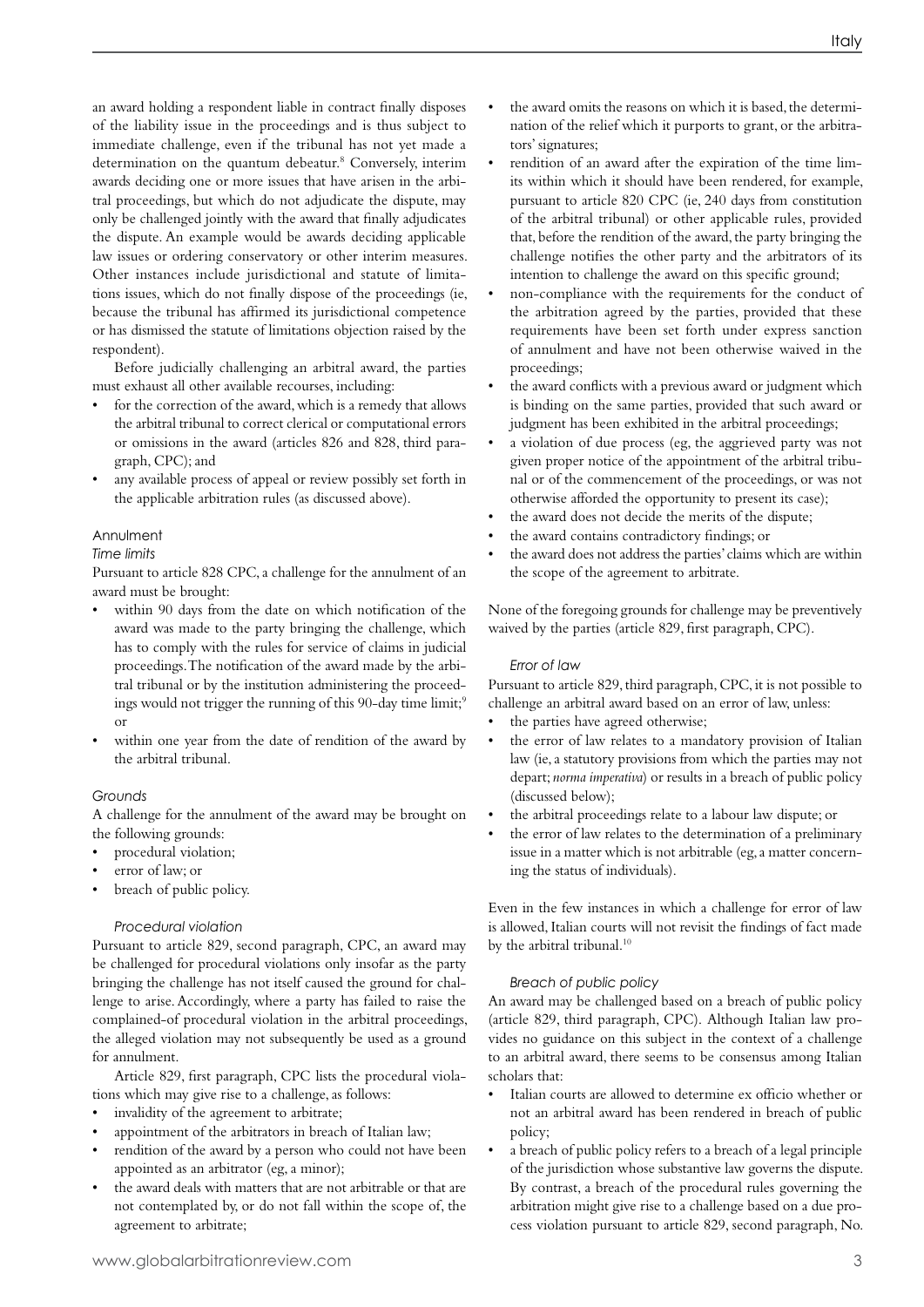9, CPC (discussed above);

- if the applicable substantive law is not Italian law, then the notion of public policy must be construed narrowly, ie, by reference to international public policy, which comprises the fundamental notions of morality and justice of the community of nations; and
- if the applicable substantive law is Italian law, then public policy must be construed more broadly, ie, by reference to national public policy, the boundaries of which should be determined by reference to the fundamental principles of Italian law enshrined in the Italian Constitution and the European Convention on Human Rights.

#### *The consequences of a successful challenge for the annulment of the award*

Pursuant to article 830, first paragraph, CPC, if the appellate court upholds a challenge for the annulment of the award, it sets aside the whole award. However, if the challenge is only partly upheld or relates to only a portion of the award, the court may set aside only the portion of the award that is affected by the challenge, leaving intact the remainder (*nullità parziale*).

If the award is set aside, the court must decide the merits of the dispute, provided that:

- the award has been set aside on one of the grounds set forth in article 829, second paragraph, Nos. 5-9 and 11-12, or third through fifth paragraphs, CPC (discussed above); and
- the parties have not agreed otherwise in the agreement to arbitrate.

If, however, at the time of execution of the agreement to arbitrate, one of the parties was domiciled in a country other than Italy, the court will decide the merits of the dispute only if the parties have so agreed.

As noted, an award that is set aside in Italy may be refused enforcement elsewhere pursuant to article V(1)(e) of the New York Convention.However, vis-à-vis countries that are parties to the Geneva Convention (to which Italy is also a party) this rule applies only insofar as the award has been set aside based on one of the grounds set forth in article IX(1) of the Geneva Convention. In practice, this means that 'Italian' awards that have been set aside by an Italian court based on one of the grounds listed in article 829, second paragraph, Nos. 5, 8, 10-12, CPC, will arguably be enforceable in a country which is a contracting state of the Geneva Convention, despite article  $V(1)(e)$  of the New York Convention.

#### Challenge for the revocation of the award

This is a remedy that can be sought when the award suffers from serious irregularities (eg, it is the result of fraud, corruption or collusion of one of the parties or the arbitral tribunal or has been rendered on the basis of forged evidence) (articles 831, first and second paragraphs, and 395, Nos. 1-3 and 6, CPC). Traditionally, Italian courts have construed the grounds for the revocation of the award narrowly, to avoid parties relying on them spuriously to invalidate awards.<sup>11</sup>

The time limits applicable to a challenge for the revocation of the award start running when the facts which would justify such a challenge become known to the party which intends to bring it, and amount to 30 days (articles 325 and 326, first paragraph, CPC).

#### Third-party challenge

This is the only form of recourse that is available to third parties against arbitral awards (articles 831, third paragraph, and 404 CPC).12 A third party is one which has not participated in the arbitral proceedings, irrespective of whether it was a party to the agreement to arbitrate.

A third party can oppose an arbitral award if the award undermines its rights. This is typically the case where two parties have fraudulently colluded to obtain an award which prejudices the right of a third party (eg, where the third party is a creditor or an assignee of one of the parties).

In the event that the prejudice of the third party is the result of the fraudulent collusion of the arbitrating parties, the thirdparty challenge must be brought within 30 days from the date on which the third party discovers the collusion. In all other cases of third-party challenge, there are no time limits.

If the appellate court upholds the third-party challenge and the award need to be modified accordingly, the modification will be made by:

- the appellate court, if the third party is not a party to the agreement to arbitrate; or
- the arbitral tribunal, if the third party is a party to the agreement to arbitrate.

#### **Conclusion**

Italian law essentially follows international standards for challenging arbitral awards.The most significant departure in the CPC from international practice contemplates third-party challenges to an arbitral award. However, as with all challenges to arbitral awards, the grounds for third-party challenges are likely to be interpreted restrictively, and thus would only have a limited impact on international arbitration.

#### **Notes**

- 1 W L CRAIG, *Uses and Abuses of Appeals from Awards, Arbitration International*, 1988, pp174-227, at 175. For instance, it is reported that in certain countries the failure to initial each page of the award constitutes a ground for challenge. A Redfern and M Hunter, *Law and Practice of International Commercial Arbitration*, 2004, 10-46.
- 2 UNCITRAL Secretariat, *Explanatory Note on the 1985 Model Law on International Commercial Arbitration (as amended in 2006)*, p34 (available at www.uncitral.org/pdf/english/texts/arbitration/ ml-arb/07-86998\_Ebook.pdf).
- 3 These include:
	- the invalidity of the agreement to arbitrate (article  $V(1)(a)$ );
	- due process violations (article V(1)(b));
	- award dealing with disputes not contemplated by or not falling within the scope of the agreement to arbitrate (article V(1)(c));
	- irregularity in the composition of the arbitral tribunal or in the conduct of the proceedings (article V(1)(d));
	- the setting aside of the award at the seat of the arbitration (article V(1)(e));
	- award dealing with matters which are not arbitrable under applicable laws (article V(2)(a)); or
	- breach of public policy (article  $V(2)(b)$ ).
- 4 These include Australia, Hong Kong and Singapore. The UNCITRAL Model Law on International Commercial Arbitration, with amendments, as adopted in 2006, Status (available at www.uncitral.org/uncitral/en/uncitral\_texts/arbitration/1985Model\_ arbitration\_status.html).
- 5 As of 1 September 2012, the New York Convention has been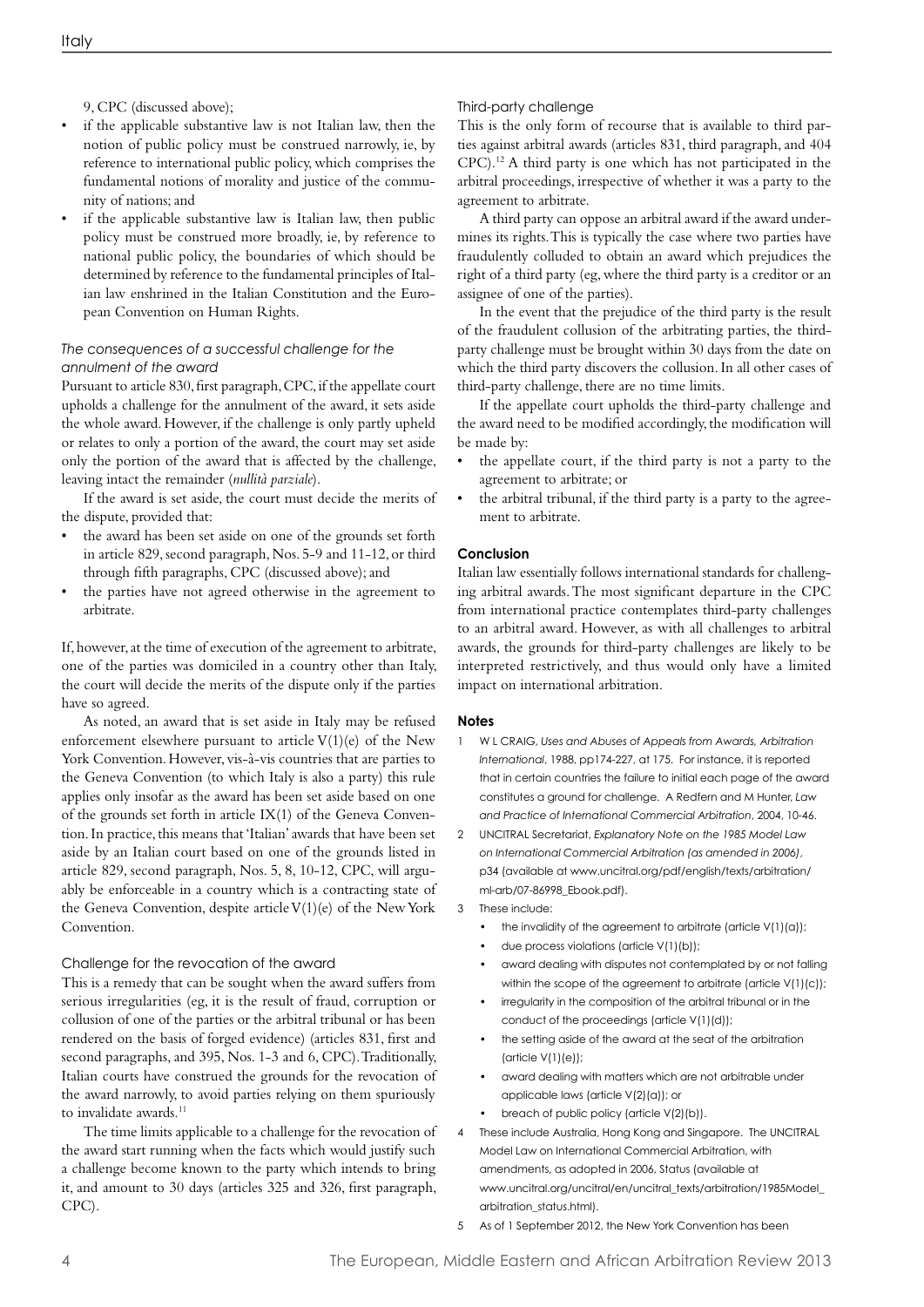adopted by 147 countries, including the member states of the European Union, the United States, Australia, Brazil, China, India and Japan. Treaties governing the reciprocal enforcement of judgments in civil and commercial matters have not received similar international acceptance. The major multilateral treaty for the recognition and enforcement of judgments is contained in Council Regulation (EC) 44/2001 of 22 December 2000, which applies to disputes pending before the courts of a member state of the European Union. The 2005 Hague Convention on Choice of Court Agreements, the aim of which is to create a worldwide basis for upholding exclusive choice of court agreements and enforcing judgments resulting from them, has not yet entered into force, as only one country (Mexico) has ratified it.

6 Y Derains, *Foreword in Hommage à Frédéric Eisemann*, 5, 13 (1978) (translated by J Paulssonin (1996) 7 Am Rev Intl Arb 99), cited in A Refern and M Hunter, *Law and Practice of International Commercial Arbitration*, 2004, 10-46. It has not been frequent, but there have been cases in which arbitral awards that had been set aside at the seat of the arbitration have been recognized and enforced in other countries, chiefly on the grounds that: article V of the New York Convention is permissive, not mandatory (ie, recognition and enforcement 'may be refused'); and article VII(1) of the New

York Convention recognises that there may be provisions more favourable than those in the New York Convention, under which an award may be recognised and enforced. However, the ability to enforce awards that have been set aside at the seat of the arbitration remains a highly controversial issue in international arbitration. See, eg, A J van den Berg, *Enforcement of Arbitral Awards Annulled in Russia – Case Comment on Dutch Supreme Court of 25 June 2010*, in Journal of International Arbitration, 2011, Vol 28:6, pp617-641.

- 7 Emphasis added. See D T Haschier, *European Convention on International Commercial Arbitration (European Convention, 1961) – Commentary*, in Albert Jan van den Berg (ed.), Yearbook Commercial Arbitration 1995 – Volume XX, pp1006-1038.
- 8 Italian Supreme Court, Judgment No. 2715 of 7 February 2007.
- 9 Italian Supreme Court, Judgment No. 17420 of 30 August 2004.
- 10 See, eg, Italian Supreme Court, Judgments No. 13968 of 24 June 2011, and No. 2717 of 7 February 2007.
- 11 Thus, a party's fraudulent behavior is relevant only to the extent that it seriously undermines the other party's defense rights, thereby affecting the tribunal's findings of facts (Rome Appellate Court, Judgment of 11 June 1990).
- 12 Italian Supreme Court, Judgment No. 8545 of 28 May 2003.

## Cleary Gottlieb Steen & Hamilton LLP

Piazza di Spagna, 15 00187 Rome Italy Tel: +39 06 6952 21 Fax: +39 06 6920 0665

City Place House 55 Basinghall Street London EC2V 5EH United Kingdom Tel: +44 20 7614 2200 Fax: +44 20 7600 1698

#### **Ferdinando Emanuele** femanuele@cgsh.com

**Milo Molfa** mmolfa@cgsh.com

www.cgsh.com

Cleary Gottlieb Steen & Hamilton LLP is a leading law firm with approximately 1,200 lawyers and 15 offices located in major financial centers around the world. The firm is recognised as among the top litigation and arbitration groups in the world, both domestically and internationally. Cleary Gottlieb's Italian litigation and arbitration lawyers represent Italian and international clients, including sovereign states, in high-profile cases. They handle a broad range of contractual, financial, corporate governance and regulatory disputes (including antitrust, energy and transportation), before civil and administrative courts,as well as arbitral tribunals. Cleary Gottlieb's dispute resolution practice and lawyers are ranked among the best in Italy by leading legal publications.